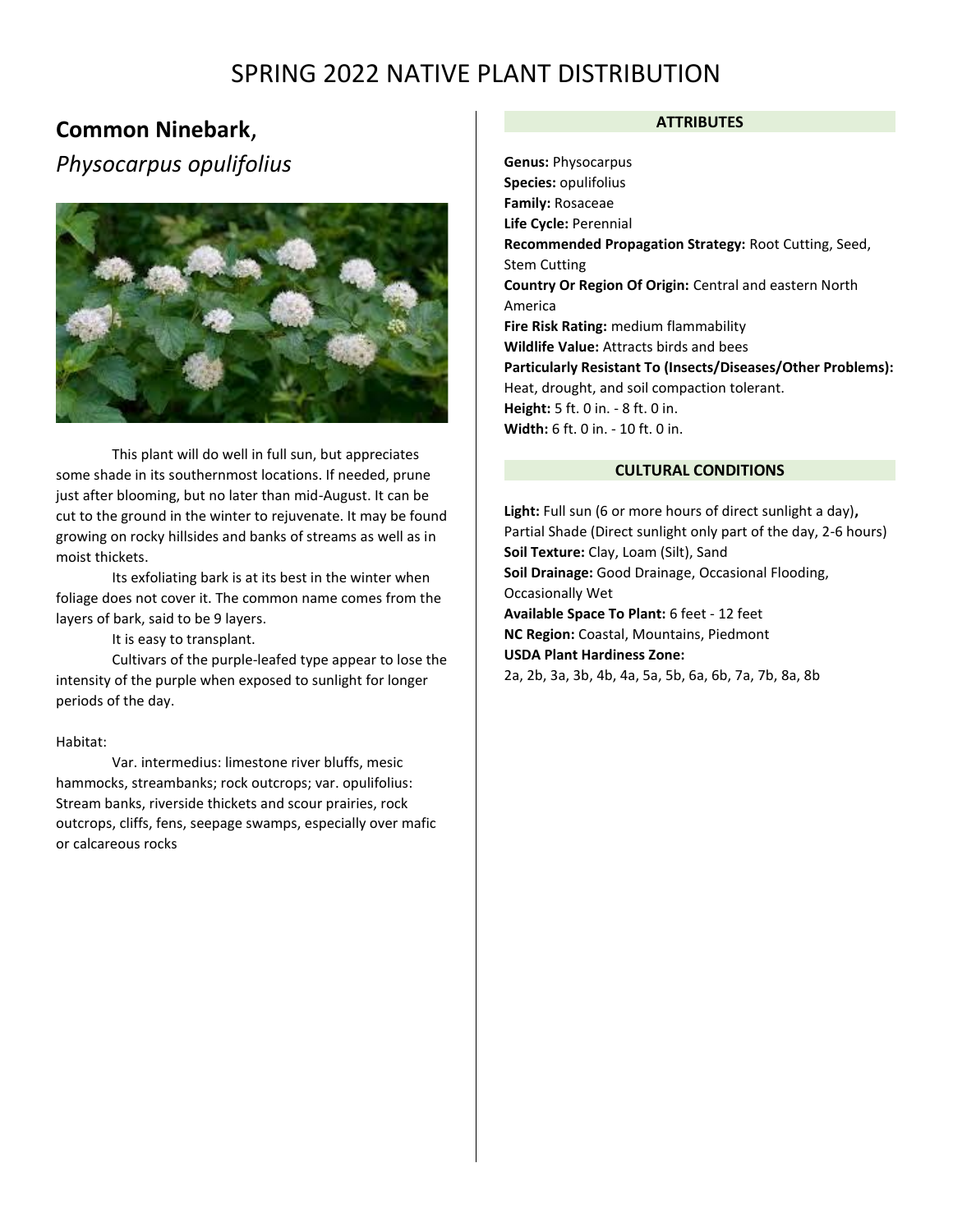## **WHOLE PLANT TRAITS**

**Plant Type:** Native Plant, Shrub **Woody Plant Leaf Characteristics:** Deciduous **Habit/Form:** Arching, Dense, Erect, Multi-stemmed, Spreading **Growth Rate:** Rapid **Maintenance:** Medium **Texture:** Medium

#### **FRUIT**

**Fruit Color:** Red/Burgundy **Display/Harvest Time:** Fall**,** Summer **Fruit Type:** Capsule **Fruit Description:** Drooping clusters (seed capsules), round in shape display from July to September.

#### **FLOWERS**

**Flower Color:** Pink, White **Flower Inflorescence:** Corymb **Flower Bloom Time:** Spring, Summer **Flower Petals:** 4-5 petals/rays **Flower Size:** 1-3 inches **Flower Description:** Clusters of white-pinkish flowers from May to July.

#### **LEAVES**

**Woody Plant Leaf Characteristics:** Deciduous **Leaf Color:** Gold/Yellow, Green **Deciduous Leaf Fall Color:** Brown/Copper, Gold/Yellow **Leaf Type:** Simple **Leaf Arrangement:** Alternate **Leaf Shape:** Orbicular, Ovate **Leaf Margin:** Crenate **Hairs Present:** No **Leaf Length:** 1-3 inches **Leaf Description:** 3-5 lobed leaves

#### **BARK**

**Bark Color:** Dark Brown **Surface/Attachment:** Exfoliating **Bark Description:** Mature branches experience exfoliation. Strips of bark will peel to reveal layers of reddish-brown inner bark.

#### **STEM**

**Stem Is Aromatic:** No

#### **LANDSCAPE**

**Landscape Location:** Lawn, Meadow, Naturalized Area, Recreational Play Area, Slope/Bank, Woodland **Landscape Theme:** Butterfly Garden, Native Garden, Pollinator Garden, Winter Garden **Design Feature:** Barrier, Border, Hedge, Mass Planting, Screen/Privacy **Attracts:** Bees, Butterflies, Pollinators, Small Mammals, Songbirds **Resistance To Challenges:** Drought









**Source: North Carolina State Extension**  <https://plants.ces.ncsu.edu/plants>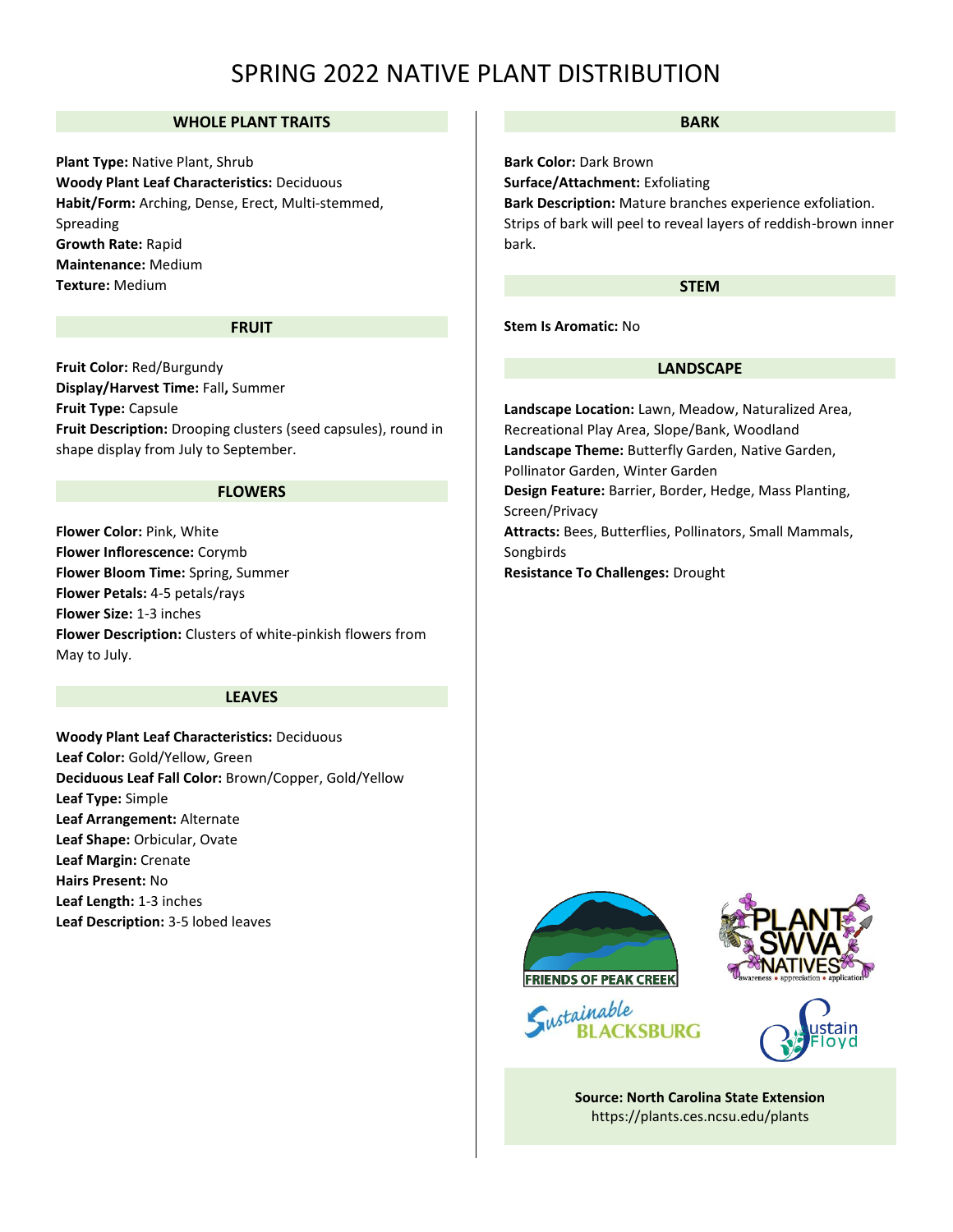## **American Hazelnut**,

## *Corylus americana*



Hazelnut is a native deciduous shrub in the Betulaceae family that may grow 9 to 12 feet tall. It can be found naturally in rocky woodlands, forests, and thickets. The leaves are alternate with a double-toothed margin and hairy stem. The bark is gray-brown and smooth with a criss-cross netted pattern. Light brown, male flowers and red, female stigma and styles mature in early spring. The shrub produces a 1/2-inch brown nut that is enclosed in a hairy, leaf-like husk with ragged edges. Nuts are edible at maturity in the fall.

Seasons of Interest:

Leaf: Fall Blooms: Winter/early spring Nut/Fruit/Seed: Late summer/fall

Insects, Diseases, and Other Plant Problems:

No serious insect or disease problems: Can be visited by scale, leafhoppers, and various foliage-eating caterpillars. Has occasional problems with leaf spots, blight, and crown gall. This plant suffers damage from deer

## **ATTRIBUTES**

**Genus:** Corylus

**Species:** americana

**Family:** Betulaceae

**Uses (Ethnobotany):** Nuts are similar in flavor to the European filbert, and may be roasted and eaten or ground into flour, but are also commonly left for the squirrels and birds.

**Life Cycle:** Woody

**Country Or Region Of Origin:** United States and Canada **Distribution:** Eastern and Mid United States into Canada **Fire Risk Rating:** low flammability

**Wildlife Value:** The nuts are eaten by songbirds, ruffed grouse, quail, wild turkeys, chipmunks, black bears, foxes, white-tailed deer, skunks, and squirrels. The twigs and leaves are browsed by white-tailed deer.

**Play Value:** Edible fruit, Screening, Wildlife Cover/Habitat, Wildlife Food Source

**Particularly Resistant To (Insects/Diseases/Other Problems):** fire in the landscape. **Edibility:** Nuts are edible

**Height:** 9 ft. 0 in. - 12 ft. 0 in. **Width:** 8 ft. 0 in. - 13 ft. 0 in.

## **CULTURAL CONDITIONS**

**Light:** Deep shade (Less than 2 hours to no direct sunlight)**,**  Full sun (6 or more hours of direct sunlight a day)**,**  Partial Shade (Direct sunlight only part of the day, 2-6 hours) **Soil Texture:** Clay, Loam (Silt), Sand **Soil pH:** Acid (<6.0), Neutral (6.0-8.0) **Soil Drainage:** Good Drainage, Moist, Occasionally Dry **Available Space To Plant:** 12-24 feet **NC Region:** Coastal, Mountains, Piedmont **USDA Plant Hardiness Zone:** 4a, 4b, 5b, 5a, 6b, 6a, 7b, 7a, 8a, 8b, 9b, 9a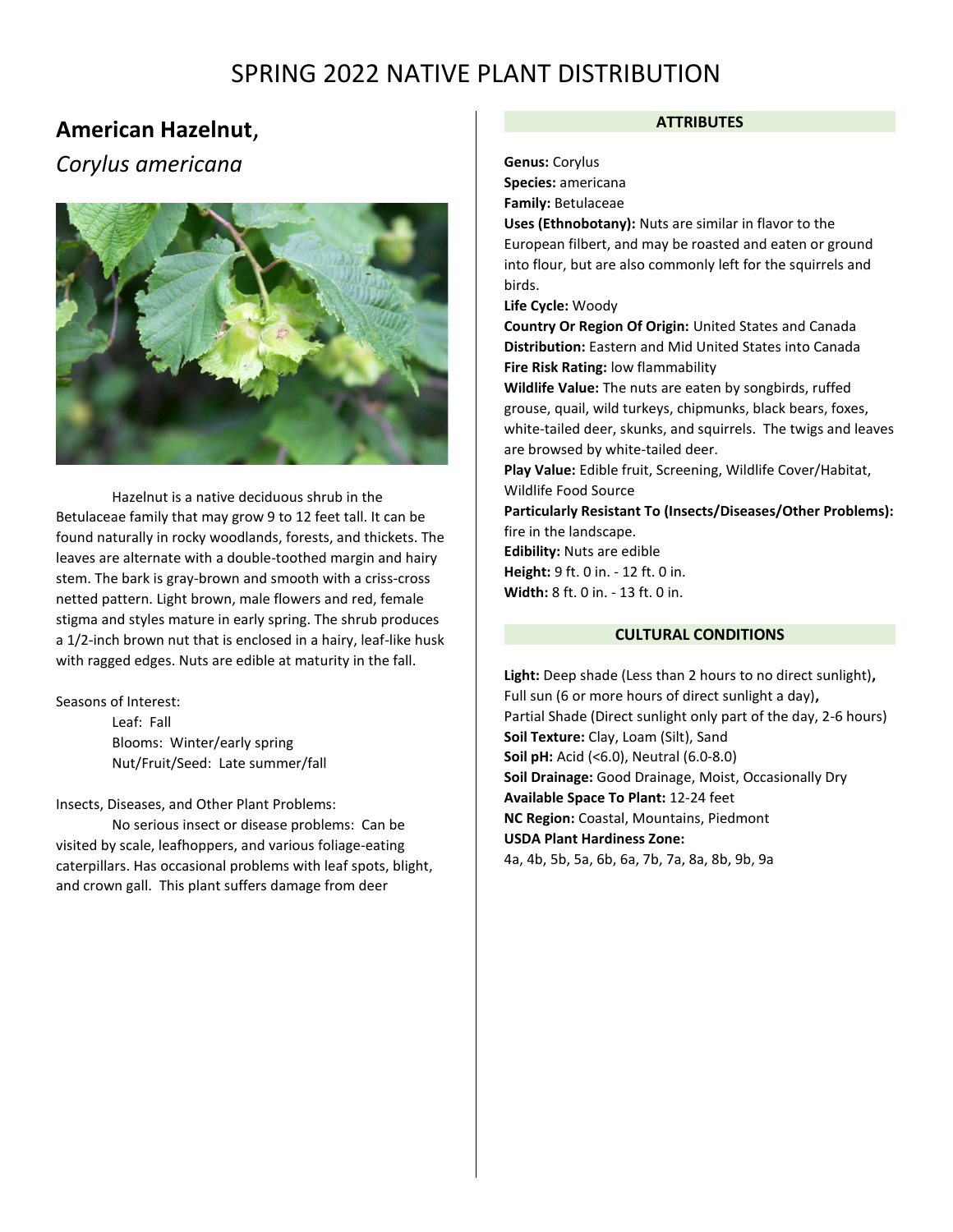## **WHOLE PLANT TRAITS**

**Plant Type:** Edible, Native Plant, Shrub **Woody Plant Leaf Characteristics:** Deciduous **Habit/Form:** Clumping **Growth Rate:** Medium **Maintenance:** Low

#### **FRUIT**

**Fruit Color:** Brown/Copper **Fruit Value To Gardener:** Edible **Display/Harvest Time:** Fall, Summer **Fruit Type:** Nut **Fruit Length:** < 1 inch Fruit Width: < 1 inch **Fruit Description:** Female flowers develop into a small cluster of nuts enclosed by two protective bracts that turn brown when the nuts are ripe. Nuts are 1/2 inch in size. Display time is late summer and fall.

#### **FLOWERS**

**Flower Color:** Red/Burgundy, White **Flower Inflorescence:** Catkin **Flower Bloom Time:** Spring, Winter **Flower Size:** 1-3 inches

**Flower Description:** There are separate male and female flowers on the same plant. Several female flowers bloom together from a small swollen bud that is surrounded by protective bracts with only the red stigmata showing beyond the bracts. The male flowers are showier in 2-4 inch long yellow to yellow-brown catkins. Bloom time is winter and early spring.

#### **LEAVES**

**Woody Plant Leaf Characteristics:** Deciduous **Leaf Color:**Green **Deciduous Leaf Fall Color:** Gold/Yellow, Orange, Red/Burgundy **Leaf Type:** Simple **Leaf Arrangement:** Alternate **Leaf Shape:** Ovate **Leaf Margin:** Doubly Serrate **Hairs Present:** No **Leaf Length:** 3-6 inches **Leaf Width:** 1-3 inches **Leaf Description:** Up to 6 inches long by 4 inches wide oval leaves are dark green with doubly serrated margins. The lower surface has stiff short hairs. Fall color is variable and can be an attractive yellow-red to purple or a dull yellowgreen.

#### **BARK**

**Bark Color:** Light Brown, Light Gray **Surface/Attachment:** Smooth **Bark Description:** The bark is gray and smooth on young branches, becoming rougher on older branches and the trunk.

### **STEM**

**Stem Color:** Green **Stem Is Aromatic:** No **Stem Surface:** Hairy (pubescent) **Stem Description:** Light green stems with short hairs

## **LANDSCAPE**

**Landscape Location:** Naturalized Area, Woodland **Landscape Theme:** Edible Garden, Native Garden **Design Feature:** Barrier, Hedge, Mass Planting, Screen/Privacy

**Attracts:** Butterflies, Small Mammals, Songbirds **Resistance To Challenges:** Fire









**Source: North Carolina State Extension**  <https://plants.ces.ncsu.edu/plants>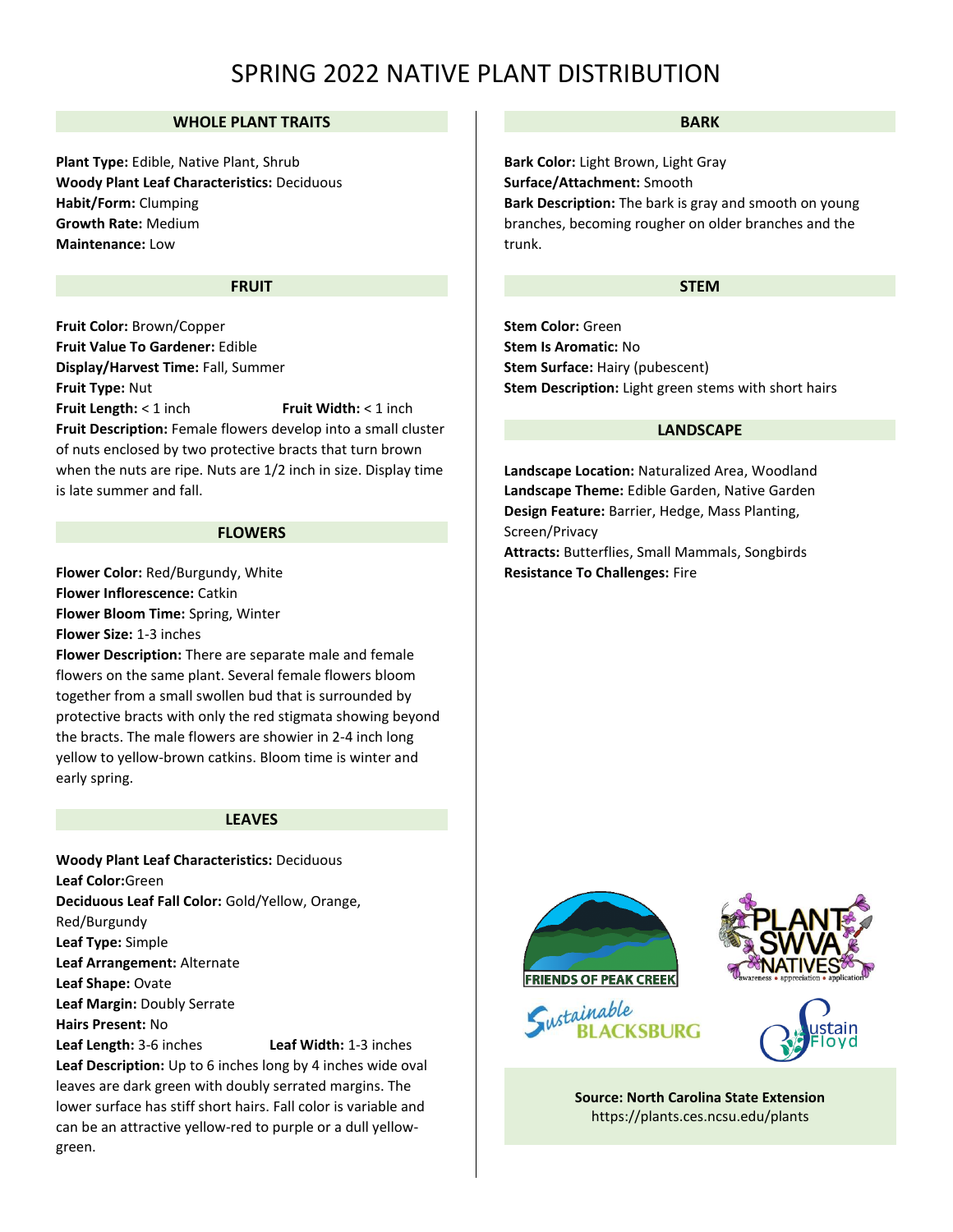## **Southern Arrowwood**, *Viburnum dentatum*



Arrowwood is a native deciduous shrub that may grow 5 to 10 feet in height. It is native to much of the eastern USA and can be found in NC in the Piedmont and mountain areas. In spring, small, white flowers mature in flat-topped clusters up to 4 inches wide. The shrub produces a bluishblack drupe that matures in late summer and early fall. More than one genetic strain needed for fruit set.

Plant Arrowwood in moist well-drained soil in full sun to partial shade. It will tolerate a variety of soil and pH types. Use along a stream, pond or bog, or use as a specimen, foundation shrub or hedge. The flowers and fruits will attract butterflies, bees and songbirds.

#### Habitat:

Marshes, streambanks, swamps, other moist places

### **ATTRIBUTES**

**Genus:** Viburnum

**Species:** dentatum

**Family:** Viburnaceae

**Uses (Ethnobotany):** As the common name suggests, the straight stems of this species were reportedly used for arrow shafts by Native Americans.

**Life Cycle:** Perennial, Woody

**Distribution:** AL, AR, CT, DC, DE, FL, GA, IA, IL, IN, KY, LA, MA, MD, ME, MI, MO, MS, NC, NH, NJ, NY, OH, PA, RI, SC, TN, TX, VA, VT, WI, WV

**Fire Risk Rating:** low flammability

**Wildlife Value:** It is a potential host for the Spring Azure butterfly. Its fruits are eaten by songbirds, grouse, wild turkeys and squirrels. Its twigs and leaves are browsed by white-tailed deer.

**Play Value:** Attracts Pollinators, Wildlife Food Source **Particularly Resistant To (Insects/Diseases/Other Problems):** Resistant to fire in the landscape. Heat, drought, and soil compaction tolerant. **Edibility:** Edible fruit

**Height:** 5 ft. 0 in. - 10 ft. 0 in. **Width:** 6 ft. 0 in. - 10 ft. 0 in.

## **CULTURAL CONDITIONS**

**Light:** Full sun (6 or more hours of direct sunlight a day)**,**  Partial Shade (Direct sunlight only part of the day, 2-6 hours) **Soil Texture:** Clay, Loam (Silt), Sand, Shallow Rocky **Soil pH:** Acid (<6.0), Neutral (6.0-8.0) **Soil Drainage:** Good Drainage, Moist, Occasionally Dry **Available Space To Plant:** 6 feet - 12 feet **NC Region:** Coastal, Mountains, Piedmont **USDA Plant Hardiness Zone:** 2a, 2b, 3a, 3b, 4b, 4a, 5a, 5b, 6a, 6b, 7a, 7b, 8b, 8a